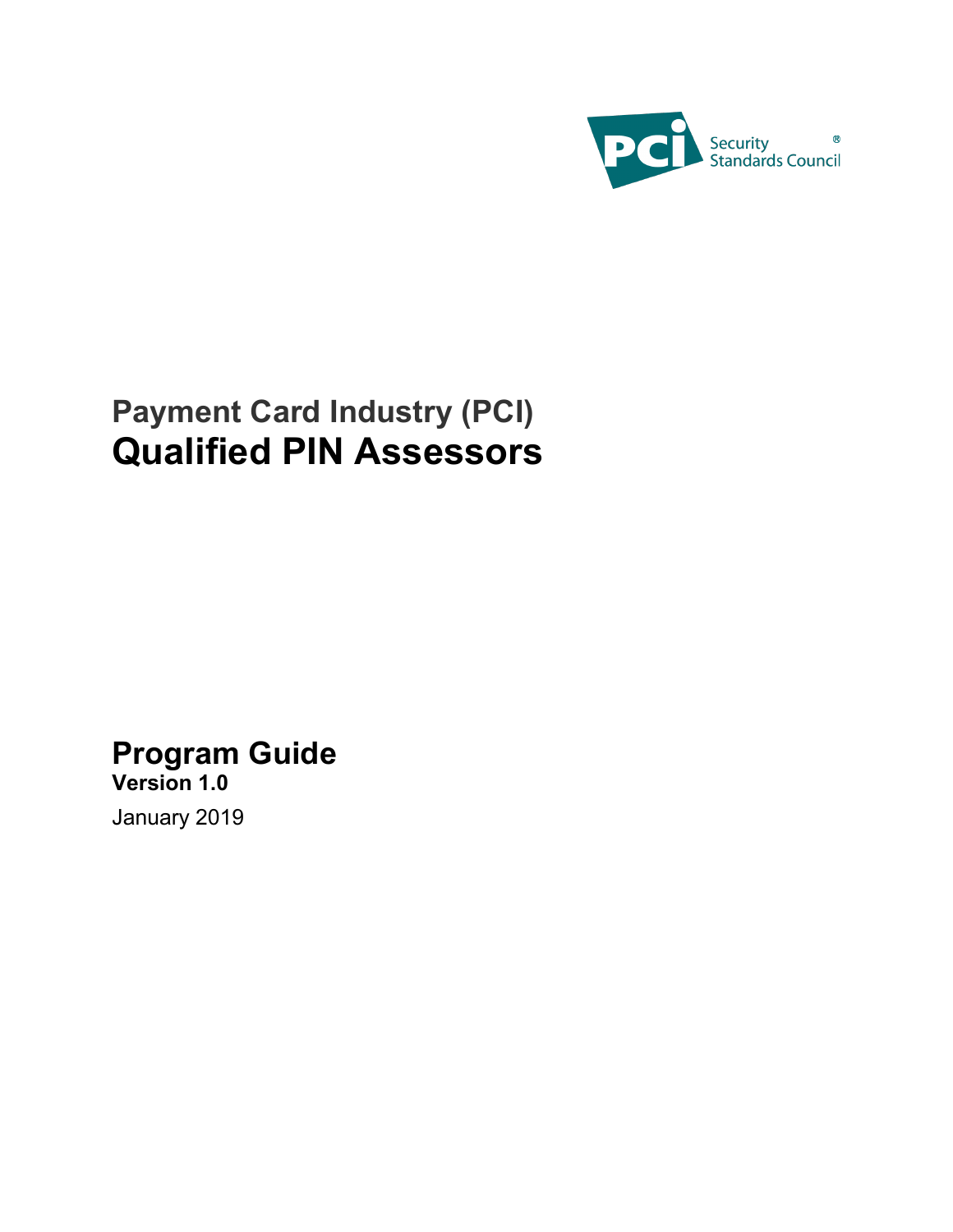

# **Document Changes**

| Date         | <b>Version</b> | <b>Description</b>                                      |
|--------------|----------------|---------------------------------------------------------|
| January 2019 | 1.0            | This is the first release of the PCI QPA Program Guide. |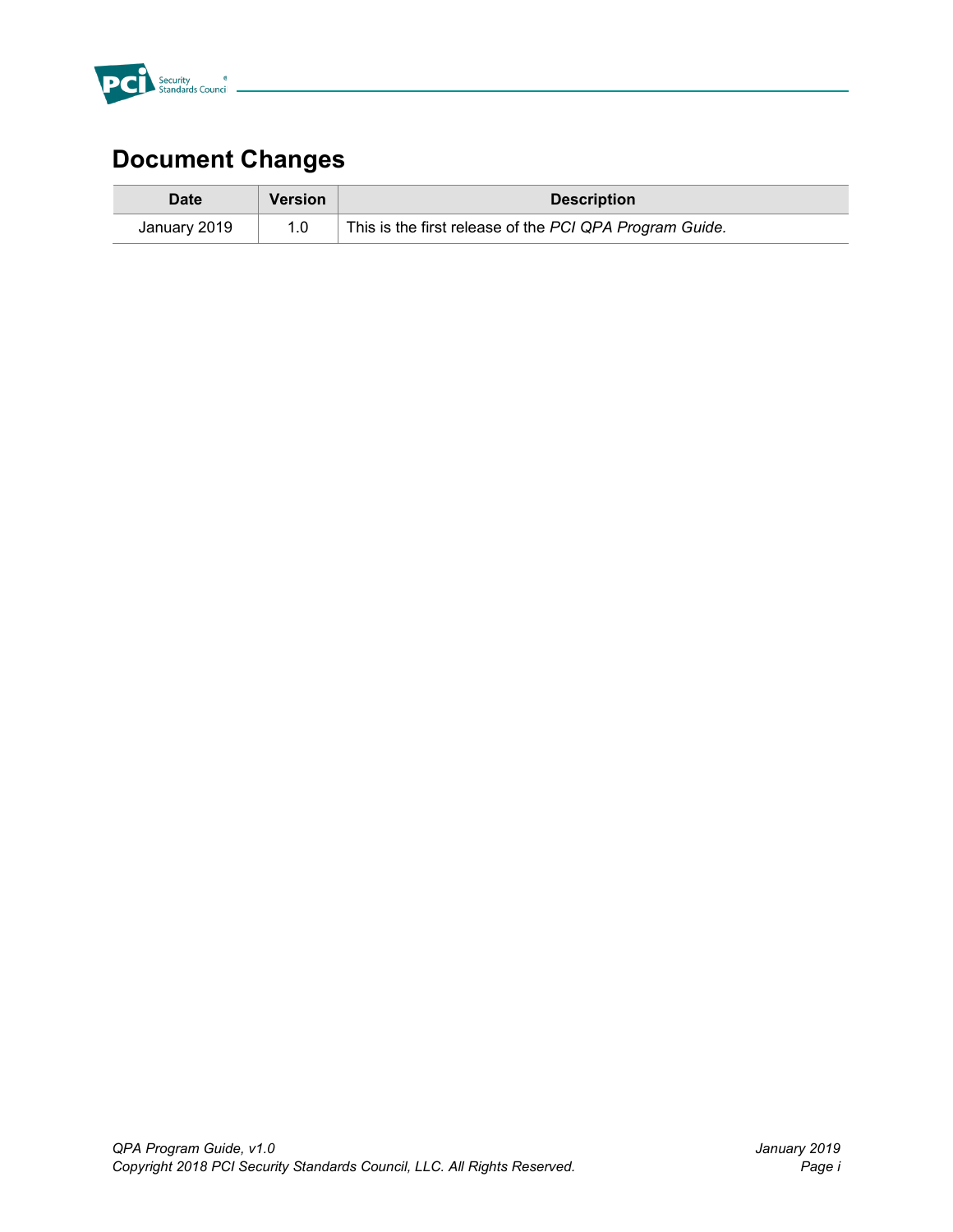

# **Contents**

| 1   |  |
|-----|--|
| 2   |  |
| 3   |  |
| 4   |  |
| 5   |  |
| 5.1 |  |
| 5.2 |  |
| 5.3 |  |
| 5.4 |  |
| 6   |  |
| 6.1 |  |
|     |  |
|     |  |
|     |  |
|     |  |
| 6.3 |  |
| 6.4 |  |
| 6.5 |  |
| 6.6 |  |
| 7   |  |
| 7.1 |  |
| 7.2 |  |
| 7.3 |  |
| 8   |  |
| 8.1 |  |
| 8.2 |  |
| 8.3 |  |
| 8.4 |  |
| 9   |  |
| 9.1 |  |
| 9.2 |  |
| 9.3 |  |
|     |  |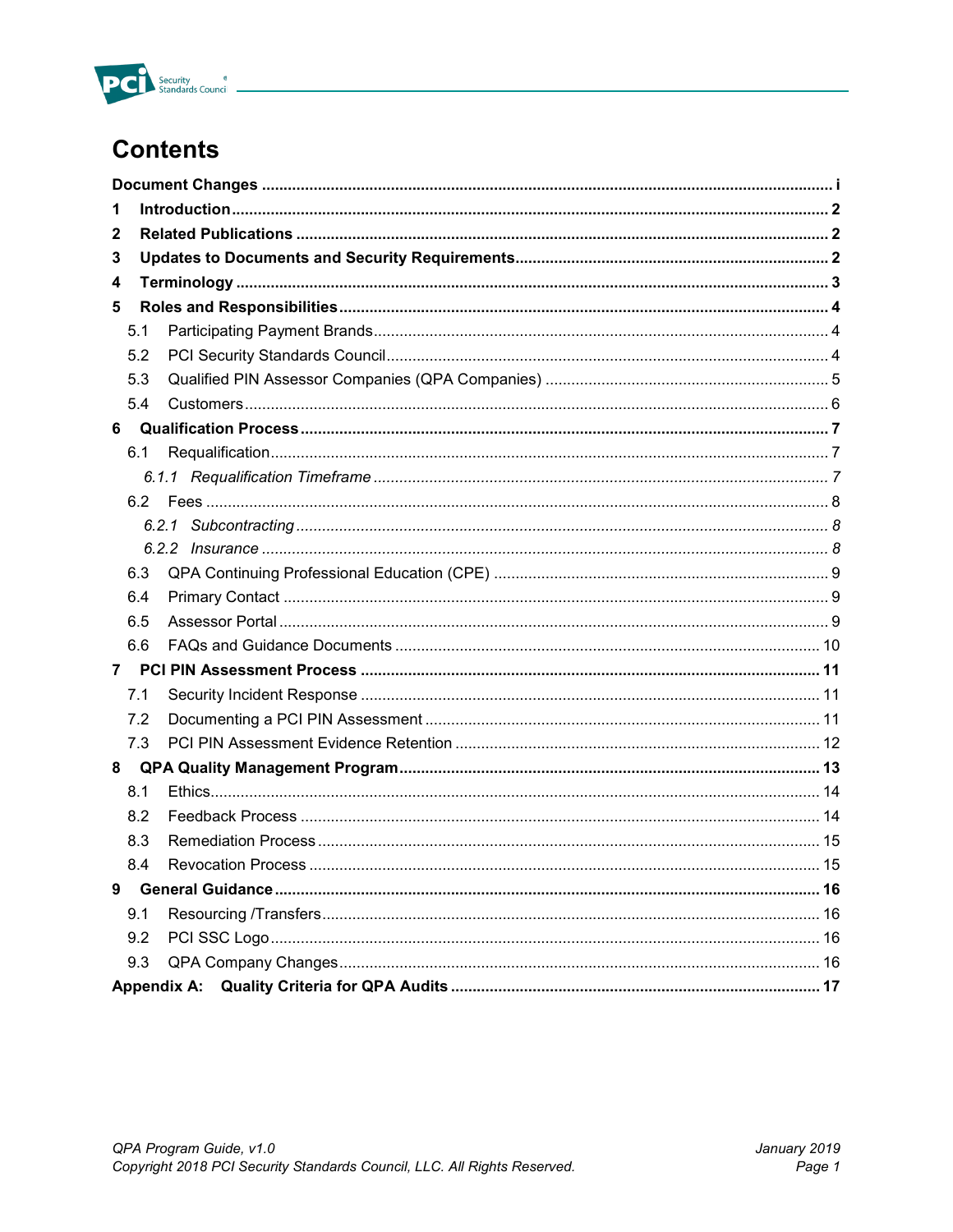

## **1 Introduction**

This Program Guide provides information to Qualified PIN Assessor (QPA) Companies and QPA Employees pertinent to their roles in connection with the PCI SSC Qualified PIN Assessor (QPA) program. The QPA Program is further described in *QPA Qualification Requirements* on the Website. Companies wishing to apply for QPA Company status should first consult the *QPA Qualification Requirements*. Capitalized terms used but not otherwise defined herein have the meanings set forth in Section 4 below, or in the *QPA Qualification Requirements*, as applicable.

### **2 Related Publications**

This document should be reviewed in conjunction with other relevant PCI SSC publications, including but not limited to current publicly available versions of the following, each available on the Website.

| <b>Document name</b>                                                                                                 | <b>Description</b>                                                                                                                                                           |
|----------------------------------------------------------------------------------------------------------------------|------------------------------------------------------------------------------------------------------------------------------------------------------------------------------|
| <b>Payment Card Industry PCI PIN</b><br>Security Requirements and<br><b>Testing Procedures</b><br>(PCI PIN Standard) | Lists the specific technical and operational security requirements<br>and provides the assessment procedures used by assessors to<br>validate PCI PIN compliance.            |
| PCI SSC Programs Fee Schedule                                                                                        | Lists the current fees for specific qualifications, tests, retests,<br>training, and other services.                                                                         |
| <b>PCI PIN Attestation of Compliance</b><br>(PIN AOC)                                                                | A form for Customers to attest to the results of a PCI PIN<br>Assessment, as documented in the PIN Report on Compliance                                                      |
| <b>PCI Qualification Requirements for</b><br>Qualified PIN Assessors (QPAs)                                          | Defines the baseline set of requirements that must be met by a<br>QPA Company and QPA Employees to perform their respective<br>roles in connection with PCI PIN Assessments. |
| PCI PIN Template for Report on<br>Compliance<br>(PIN ROC)                                                            | Provides detail on how to document the findings of a PCI PIN<br>Assessment and includes the mandatory template for use in<br>completing a Report on Compliance.              |
| QPA Feedback Form                                                                                                    | Gives the Customer an opportunity to offer feedback regarding<br>the QPA and the PCI PIN Assessment process.                                                                 |
|                                                                                                                      | https://www.pcisecuritystandards.org/assessors and solutions/q<br>ualified PIN assessors feedback                                                                            |

### **3 Updates to Documents and Security Requirements**

This Program Guide is expected to change as necessary to align with updates to the PCI PIN Standard and other PCI SSC Standards. Additionally, PCI SSC provides interim updates to the PCI community through a variety of means, including required QPA Employee training, e-mail bulletins and newsletters, frequently asked questions, and other communication methods.

PCI SSC reserves the right to change, amend, or withdraw security requirements, qualification requirements, training, and/or other requirements at any time.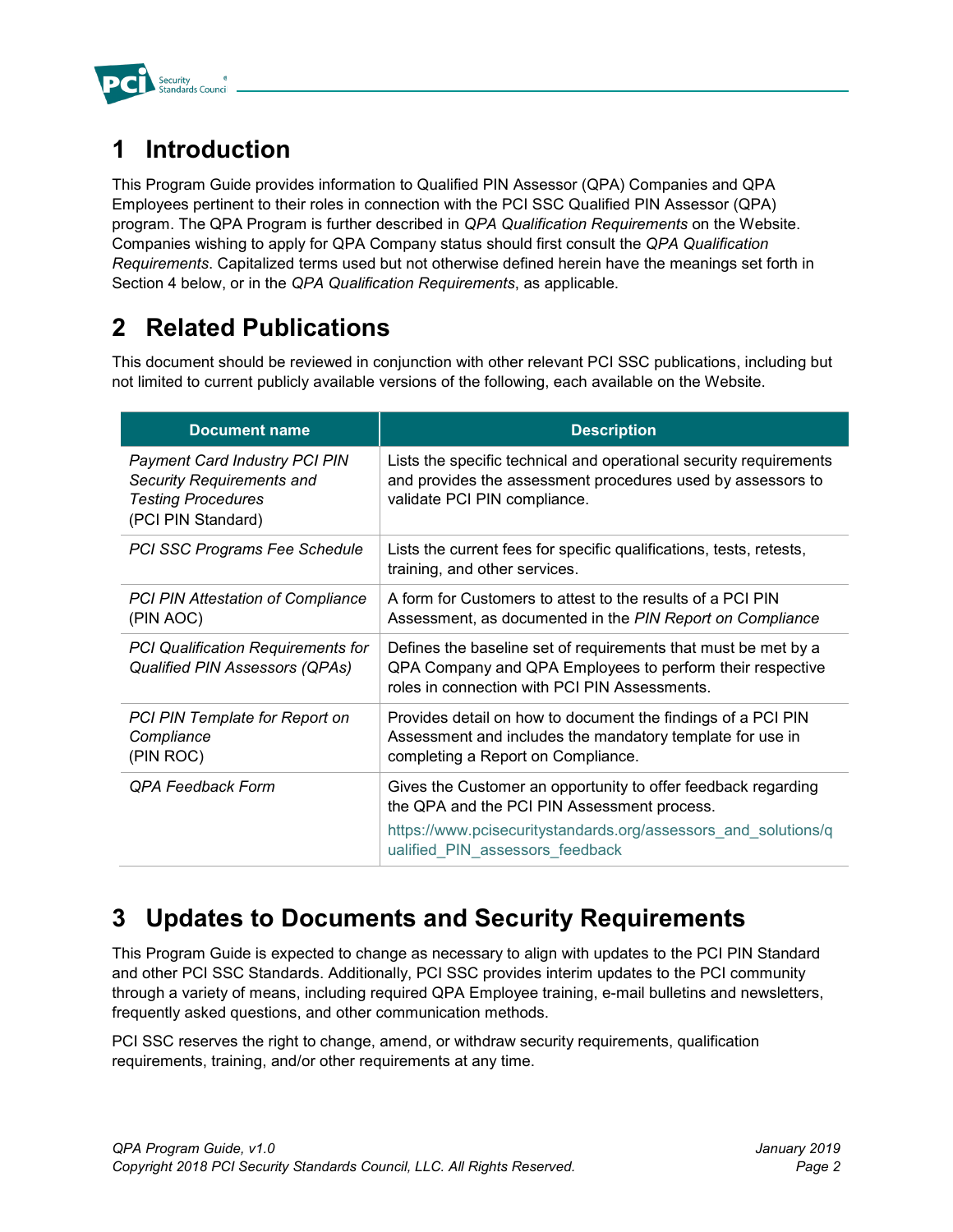

## **4 Terminology**

For purposes of this Program Guide, the following terms are defined as set forth below or in the current version of the corresponding PCI SSC document referenced below unless otherwise indicated. All such documents are available on the Website:

| <b>Term</b>                                  | <b>Definition / Source / Document Reference</b>                                                                                                                                                                                |
|----------------------------------------------|--------------------------------------------------------------------------------------------------------------------------------------------------------------------------------------------------------------------------------|
| Customer                                     | See Section 5.4 below                                                                                                                                                                                                          |
| Good Standing                                | Refer to QPA Agreement                                                                                                                                                                                                         |
| <b>Primary Contact</b>                       | Refer to QPA Agreement.                                                                                                                                                                                                        |
| <b>QPA Agreement</b>                         | The then-current version of (or successor document to) the Qualified<br>PIN Assessor Agreement attached as Appendix A to the PCI PIN<br><b>Assessor Qualification Requirements.</b>                                            |
| QPA Company                                  | A company that has been qualified, and continues to be qualified, by PCI<br>SSC to perform PCI PIN Assessments.                                                                                                                |
| QPA Employee                                 | An employee of a QPA Company who has been qualified, and continues<br>to be qualified, by PCI SSC to perform PCI PIN Assessments                                                                                               |
| <b>QPA Requirements</b>                      | Refer to QPA Qualification Requirements.                                                                                                                                                                                       |
| <b>QPA List</b>                              | The then-current list of QPA Companies published by PCI SSC on the<br>Website.                                                                                                                                                 |
| QPA PM                                       | QPA Program Manager contact by e-mail:<br>QPA@pcisecuritystandards.org.                                                                                                                                                        |
| <b>QPA Qualification</b><br>Requirements     | The then-current version of (or successor documents to) the Payment<br>Card Industry (PCI) Qualification Requirements for Qualified PIN<br>Assessors (QPA), as from time to time amended and made available on<br>the Website. |
| <b>Participating Payment</b><br><b>Brand</b> | Refer to definition in QPA Agreement.                                                                                                                                                                                          |
| <b>PCI PIN Assessment</b>                    | Refer to QPA Qualification Requirements.                                                                                                                                                                                       |
| PCI SSC                                      | Payment Card Industry Security Standards Council, which manages the<br>PCI SSC Standards.                                                                                                                                      |
| Remediation                                  | See Section 8.3 below.                                                                                                                                                                                                         |
| Website                                      | The then-current PCI SSC website (and its accompanying web pages),<br>which is currently available at www.pcisecuritystandards.org.                                                                                            |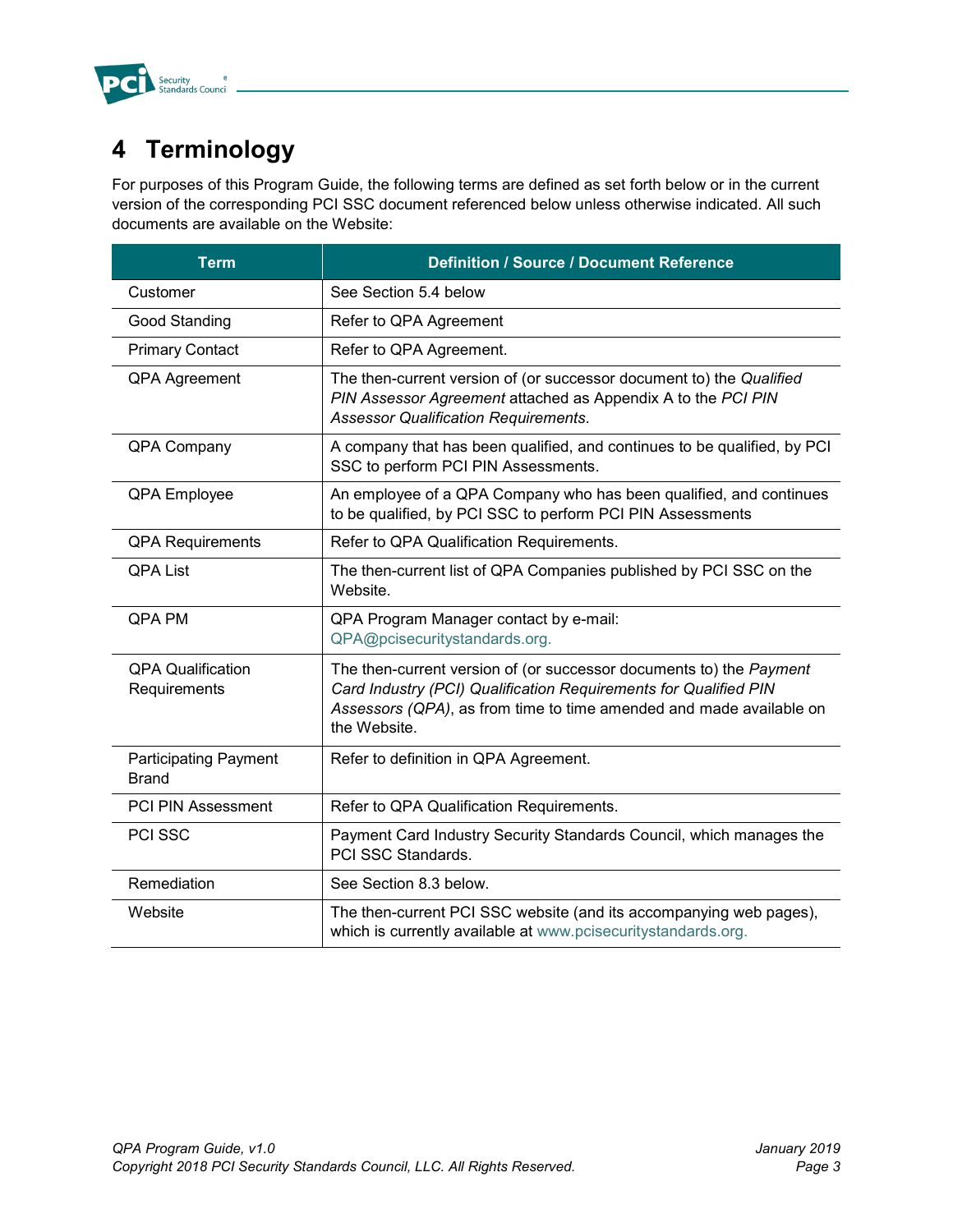

### **5 Roles and Responsibilities**

There are several stakeholders in the QPA Program. The following sections define their respective roles and responsibilities.

### **5.1 Participating Payment Brands**

In relation to the PCI PIN Standard, the Participating Payment Brands independently develop and enforce the various aspects of their respective programs related to compliance with PCI SSC Standards, including, but not limited to:

- Managing compliance enforcement programs (requirements, mandates or dates for compliance validation)
- **Establishing penalties and fees**
- Establishing validation process requirements and who must validate
- Endorsing qualification criteria
- Responding to PIN or key-related compromises.

#### **5.2 PCI Security Standards Council**

PCI SSC is the standards body that maintains the PCI SSC Standards and supporting programs and documentation. In relation to the QPA Program, PCI SSC:

- Maintains the PCI SSC Standards and related testing requirements, programs, and supporting documentation.
- **Provides training for and qualifies QPA Companies and QPA Employees to perform PCI PIN** Assessments.
- **EXECT A** Companies and QPA Employees on the Website.
- Maintains an Assessor Quality Management (AQM) program.

As part of the quality assurance (QA) process, PCI SSC assesses whether overall QPA Company operations appear to conform to PCI SSC's quality levels and qualification requirements. See Section 8 titled "Assessor Quality Management" for additional information.

*Note: PCI SSC does not assess entities for PCI PIN Security compliance.*

*Note: Contact details for the Participating Payment Brands can be found in FAQ #1142 on the Website.*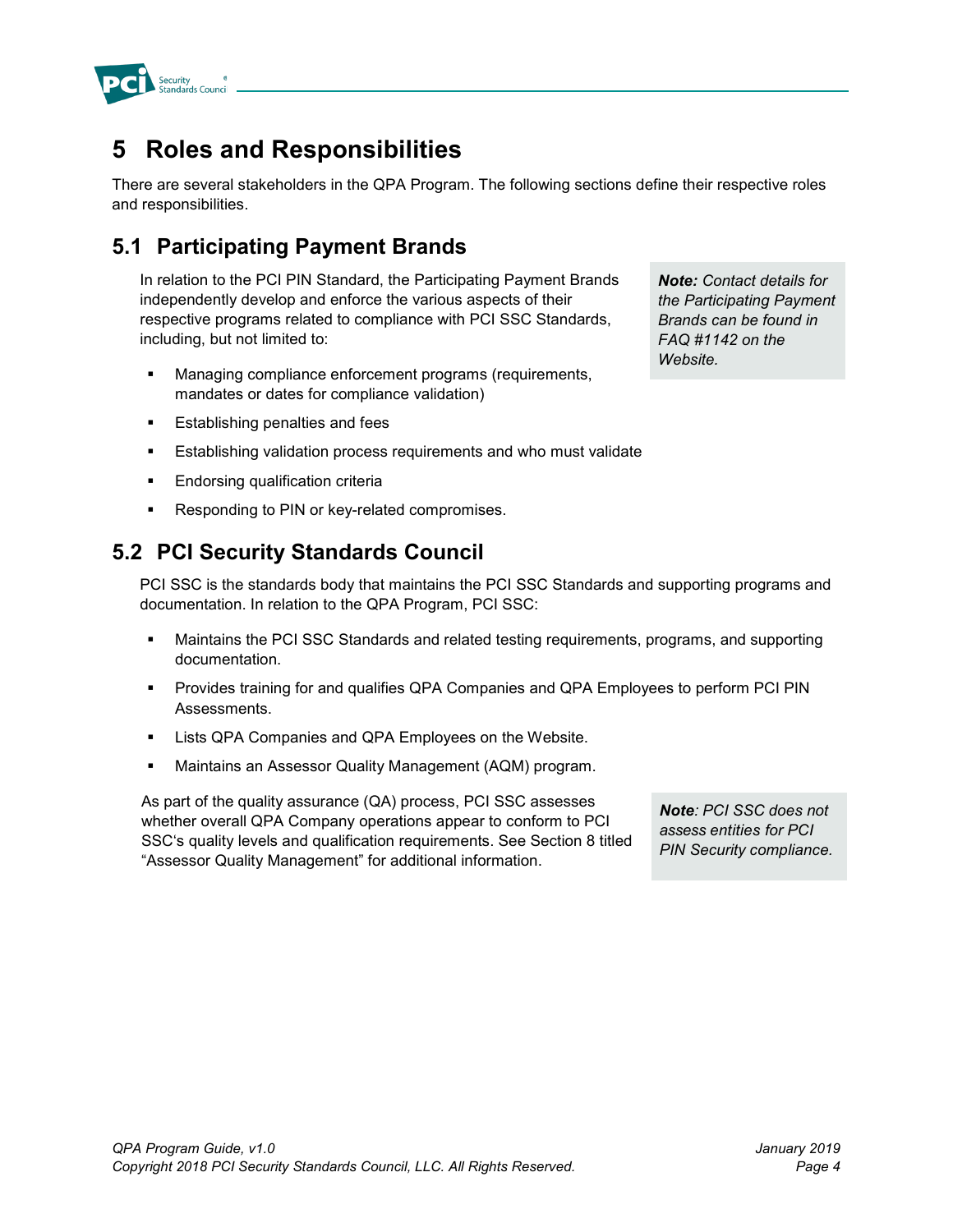

### **5.3 Qualified PIN Assessor Companies (QPA Companies)**

A QPA Company is an organization that has been qualified as a QPA Company by PCI SSC, has been added to the QPA List and, through its QPA Employees, is thereby authorized to validate adherence to the PCI PIN Standard in accordance with applicable QPA Program requirements for QPA Program purposes. Prior to being added to the QPA List, the QPA Company's QPA Employees must successfully complete all applicable QPA Program training requirements*.* Active QPA Companies and QPA Employees can be found through a search tool on the PCI SSC Website.

The "Primary Contact" (defined in the QPA Agreement) at the QPA Company is the liaison between PCI SSC and the QPA Company.

QPA Companies and their QPA Employees' responsibilities in connection with the QPA Program include, but are not limited to, the following:

- Adhering to the QPA Qualification Requirements and this Program Guide.
- Maintaining knowledge of and ensuring adherence to current and relevant PCI PIN guidance and instructions located in the Document Library section of the Website.
- Performing PCI PIN Assessments in accordance with the PCI PIN Standard*,* including but not limited to:
	- Selecting employees, facilities, systems, and system components accurately representing the assessed environment if sampling is employed.
	- Being on-site at assessed entity during the PCI PIN Assessment.
	- Providing an opinion about whether the assessed entity meets PCI PIN Security Requirements.
	- Effectively using the *PCI PIN Reporting Template* to produce *PCI PIN Reports on Compliance*. (PIN ROC)
	- Validating and attesting as to an entity's PCI PIN Security compliance status.
	- Maintaining documents, workpapers, and interview notes that were collected during the PCI PIN Assessment and used to validate the findings.
	- Applying and maintaining independent judgment in all PCI PIN Assessment decisions.
	- Conducting follow-up assessments, as needed.
	- Stating whether or not the assessed entity has achieved compliance with PCI PIN Standard. PCI SSC does not approve PIN ROCs from a technical perspective, but performs QA reviews on PIN ROCs to ensure that the documentation of testing procedures performed is sufficient to support the results of the PCI PIN Assessment. See Section 8, "Assessor Quality Management," for additional information.

*Note: While the Primary Contact's role includes helping facilitate and coordinate with PCI SSC regarding administrative or technical questions, Primary Contacts as well as QPA Companies and QPA Employees are strongly encouraged to check the FAQs published on the Website prior to contacting PCI SSC with questions.*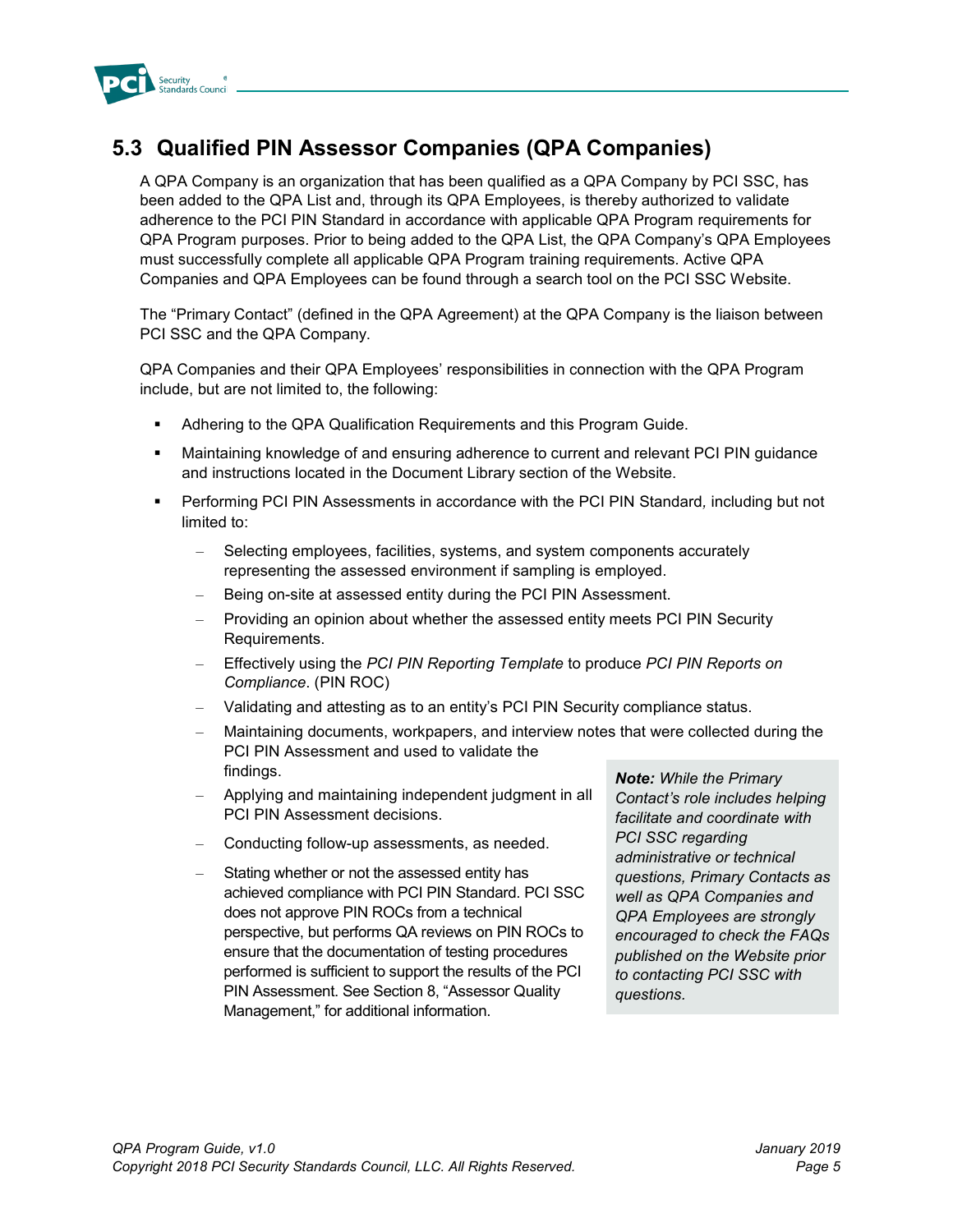

#### **5.4 Customers**

The role of PCI PIN Assessment customers (service providers, financial institutions, etc.—collectively, "Customers") in connection with the QPA Program includes the following:

- Understanding compliance and validation requirements of the current PCI PIN Standard.
- Maintaining compliance with the PCI PIN Standard at all times.
- Selecting a QPA Company (from the QPA List) to conduct their PCI PIN Assessment, as applicable.
- **Providing sufficient documentation to the QPA Employee to support the PCI PIN Assessment.**
- **Remediating any issues of non-compliance as required.**
- Submitting required compliance materials to Participating Payment Brands, Networks and Acquiring Entities as directed.
- Providing feedback on QPA Employee performance in accordance with the *QPA Feedback Form* on the Website.
- Notifying Participating Payment Brands if they suspect or discover a PIN or key-related data breach.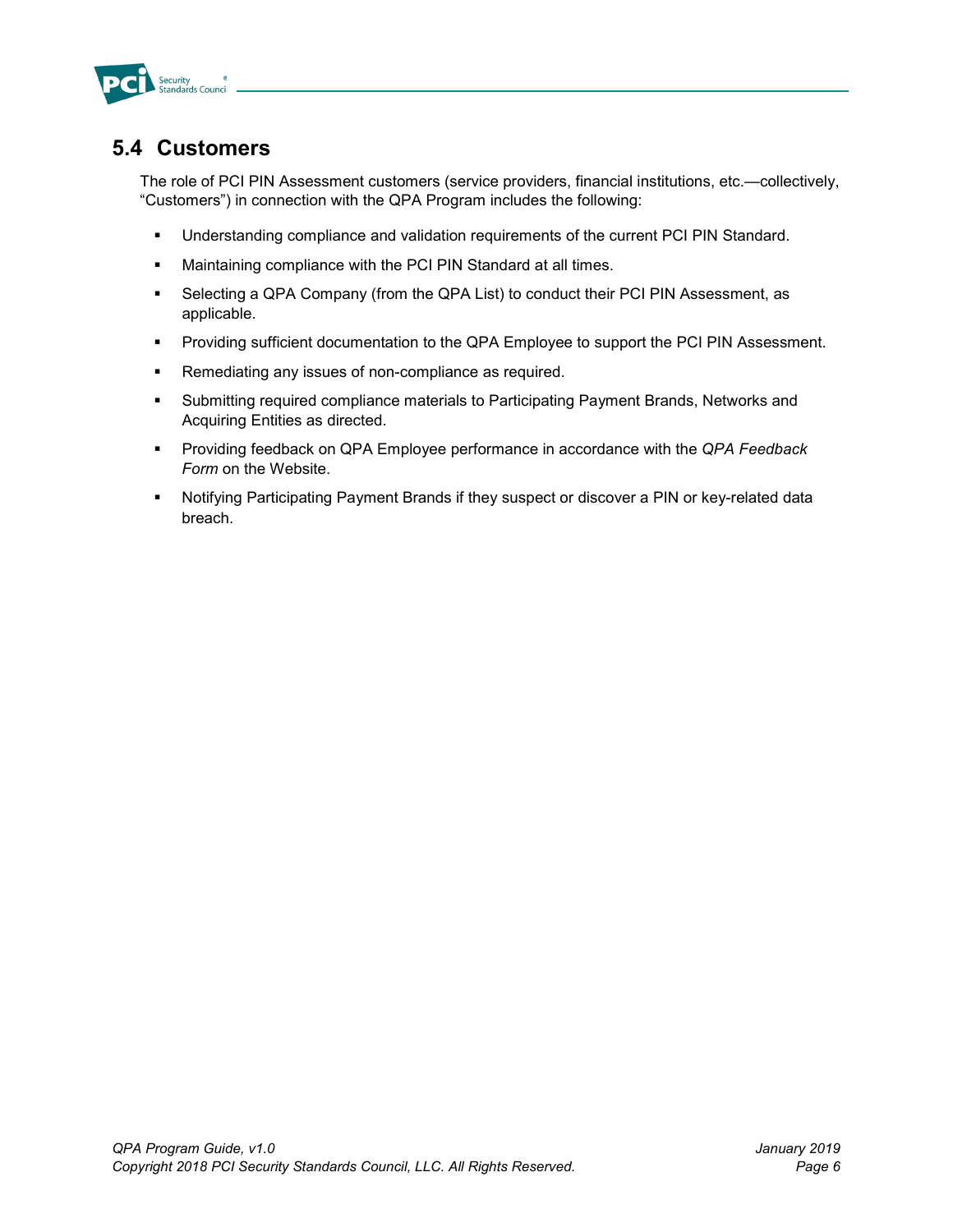

### **6 Qualification Process**

To help ensure that each QPA Company and QPA Employee possesses the requisite knowledge, skills, experience, and capacity to perform PCI PIN Assessments in a proficient manner and in accordance with industry expectations, each company and individual desiring to perform PCI PIN Assessments must be qualified by PCI SSC as a QPA Company or QPA Employee (as applicable), and then must maintain that qualification in Good Standing.

In order to achieve qualification as a QPA Company, the candidate company and at least one of its employees must satisfy all QPA Requirements (defined in the QPA Qualification Requirements) applicable to QPA Companies and QPA Employees. All such QPA Companies are then identified on the QPA List on the Website, and all such QPA Employees are added to the Website's search tool.

Only those QPA Companies and QPA Employees qualified by PCI SSC and included in the QPA List or Website search tool (as applicable) are recognized by PCI SSC to perform PCI PIN Assessments.

#### **6.1 Requalification**

All QPA Companies must be requalified by PCI SSC on an annual basis. The annual QPA Company requalification date is based upon the QPA Company's *original qualification date.* QPA Company requalification requires payment of annual training and QPA Company fees, as well as continued compliance with applicable QPA Requirements.

Each QPA Employee must be requalified by PCI SSC on an annual basis. The annual requalification date is based upon the QPA Employee's *previous qualification date*. QPA Employee requalification requires successful completion of requalification training and payment of annual training fees.

*For example, a one-year requalification for a certification with a current qualification date of 15 November 2018 will be changed to 15 November 2019 upon successful completion regardless of whether the requalification was completed on 31 October 2018 or 25 November 2018.*

*Note: Negative feedback from Customers, PCI SSC, Participating Payment Brands, or others may impact the QPA Company's and/or QPA Employee's eligibility for requalification.*

#### *6.1.1 Requalification Timeframe*

To ensure adequate time to complete requalification requirements, QPA Employees should note:

- Registration for requalification training must be completed (and approved, where applicable) prior to the QPA Employee's qualification expiration date. A candidate who is not registered prior to that expiry date must re-enroll as a new candidate.
- A two-week grace period is provided beyond the candidate's expiry date in order to complete requalification training; however, candidates will not be qualified by PCI SSC during this time and will not be requalified until the requalification exam is successfully completed.
- Access to the course and requalification exam will be granted only after payment is processed, and candidates will have access to the exam at most four weeks prior and two weeks past their expiration date.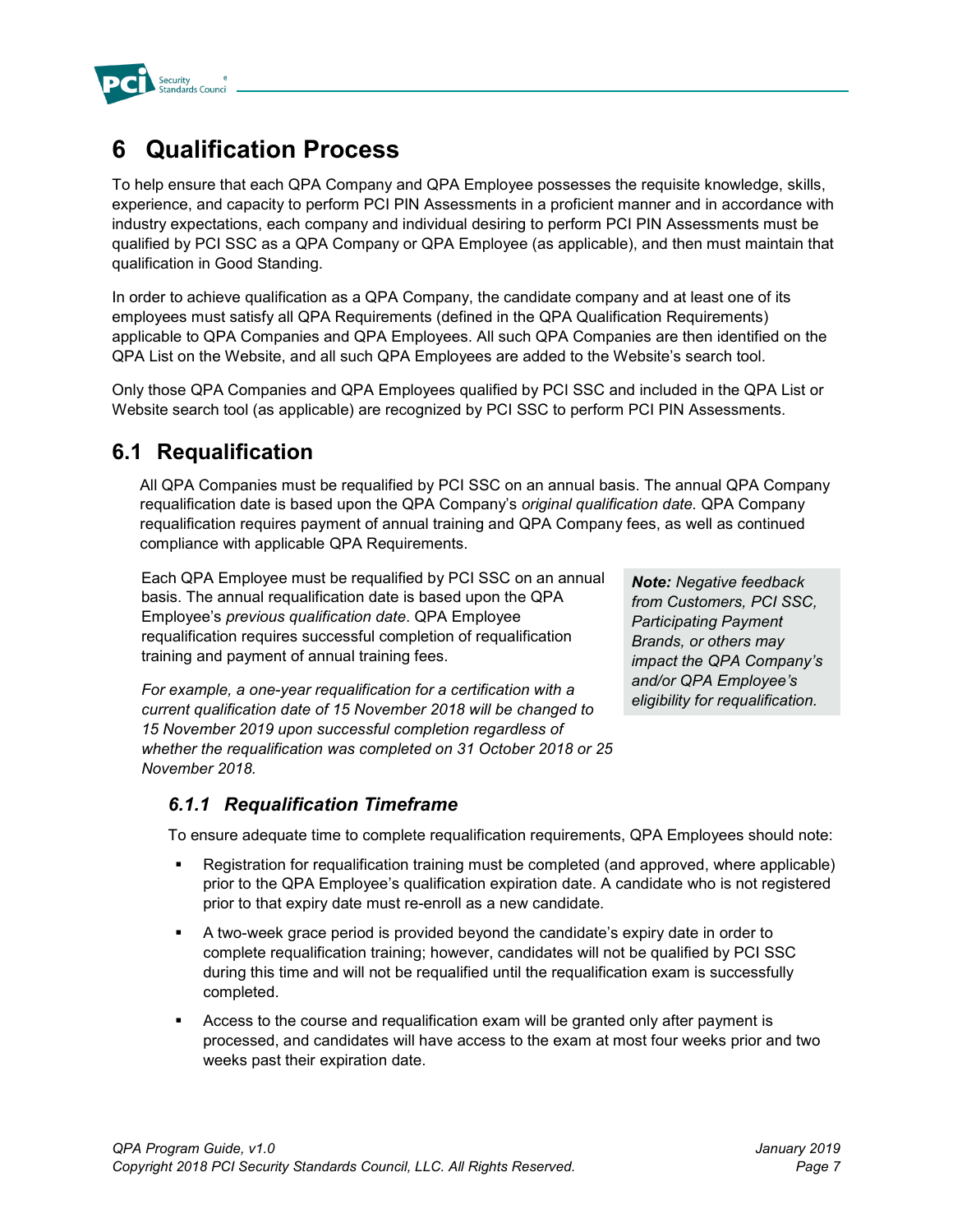

 If a candidate is enrolled for requalification training and fails to take the training within the defined period, payment will be forfeited in full and the individual will need to reapply as a new QPA Employee candidate.

#### **6.2 Fees**

Each QPA Company must pay an annual QPA Company Fee in order to become and remain qualified as a QPA Company. All QPA Company Fees and QPA training fees are specified on the Website in the *PCI SSC Programs Fee Schedule* and are subject to change.

All fees must be paid in US dollars (USD) by check, by credit card, or by wire transfer to the PCI SSC bank account specified for such purpose on the lower half of the invoice.

The option for credit card payment is not offered on QPA Company fee invoices. However, the option can be added to the invoice upon request. A fee of 3% of the total invoice will be added for processing.

#### *6.2.1 Subcontracting*

A QPA Company's engagement, hiring, or other use of any other company, organization, or individual (other than an QPA Employee directly employed by that QPA Company) to perform any aspect of the services to be performed in connection with any PCI PIN Assessment is considered to be subcontracting and requires prior written consent by PCI SSC in each instance. This applies regardless of whether the subcontracted entity or individual is already a QPA Company or a QPA Employee of a different QPA Company.

The QPA Company must also provide to PCI SSC proof of bound insurance coverage for all such subcontractors to demonstrate policies are in accordance with QPA Program insurance coverage requirements (see Appendix B of the QPA Qualification Requirements).

PCI SSC's consent to any such subcontracting shall be subject to such terms, conditions, and requirements as PCI SSC may in its sole discretion deem necessary, reasonable, or appropriate under the circumstances.

*Note: To obtain PCI SSC's consent to the use of a given subcontractor, please contact the QPA Program Manager at QPA@pcisecuritystandards.org.*

#### *6.2.2 Insurance*

The QPA Company must adhere to all requirements for insurance coverage required by PCI SSC, as outlined in Appendix B, "Insurance Coverage," of the QPA Qualification Requirements.

Prior to qualification as a QPA Company and annually thereafter, the QPA Company is required to provide a certificate to PCI SSC from each insurance company as evidence that all required insurance is in force for each region with respect to which it operates. The certificates must state the applicable policy numbers, dates of expiration, and limits of liability.

Insurance must cover the following (or otherwise be acceptable to PCI SSC):

- Worker's compensation
- **Employer's Liability (with a limit of \$1,000,000)**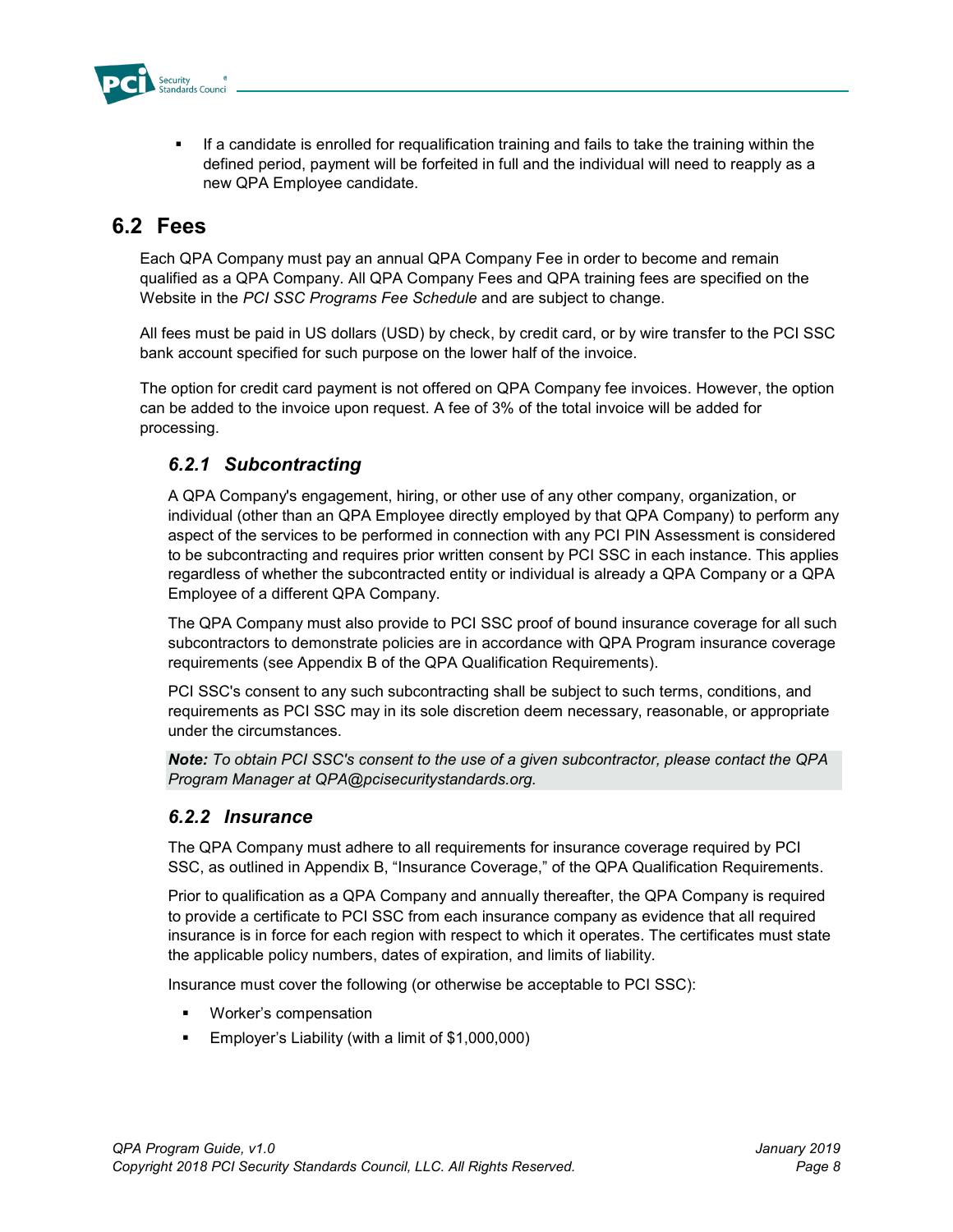

- Commercial General Liability Insurance (\$1,000,000 minimum, \$2,000,000 annual aggregate) including:
	- **Products**
	- Completed Operations
	- Advertising Injury
	- Personal Injury
	- Contractual Liability Insurance
- Commercial Automobile Insurance (\$1,000,000 minimum limit)
- Crime/Fidelity Bond, both first and third party (\$1,000,000 minimum for each loss and annual aggregate)
- Technology Errors and Omissions, Cyber-Risk, and Privacy Liability Insurance (\$2,000,000 minimum for each loss and annual aggregate)

#### **6.3 QPA Continuing Professional Education (CPE)**

To remain in Good Standing, all QPA Employees must provide proof of information systems security training within the last 12 months of the requalification date in accordance with the current version of the *PCI SSC CPE Maintenance Guide*.

A QPA employee must also earn a minimum of 20 CPE credits per year and a minimum of 120 CPE credits per rolling three-year period.

#### **6.4 Primary Contact**

The QPA Company must designate a Primary Contact to act as communication liaison to PCI SSC. The Primary Contact has sole authorization to submit requests to PCI SSC related to the QPA Program. The PCI SSC must be notified immediately in writing if there is a change in the Primary Contact. The Primary Contact is not required to be a QPA Employee.

Notices from PCI SSC to the designated Primary Contact may be communicated via the Portal, email, registered mail or any other method permitted by the QPA Agreement.

It is the responsibility of the Primary Contact to respond to PCI SCC in a timely manner.

#### **6.5 Assessor Portal**

Access to the Portal is granted once the QPA Company is qualified as a QPA Company. QPA Employees receive log-on instructions upon passing the QPA training exam, and PCI SSC enters their grades into the database. Primary Contacts receive a higher-level access than employees. Access is granted to the Primary Contact upon e-mail request to the QPA Program Manager.

Link to Portal: <https://programs.pcissc.org/>

The Portal includes the following information:

- **Editable version of the PIN ROC Reporting Template**
- Library of published Assessor Newsletters
- Recorded Webinars
- QPA Certificates in PDF format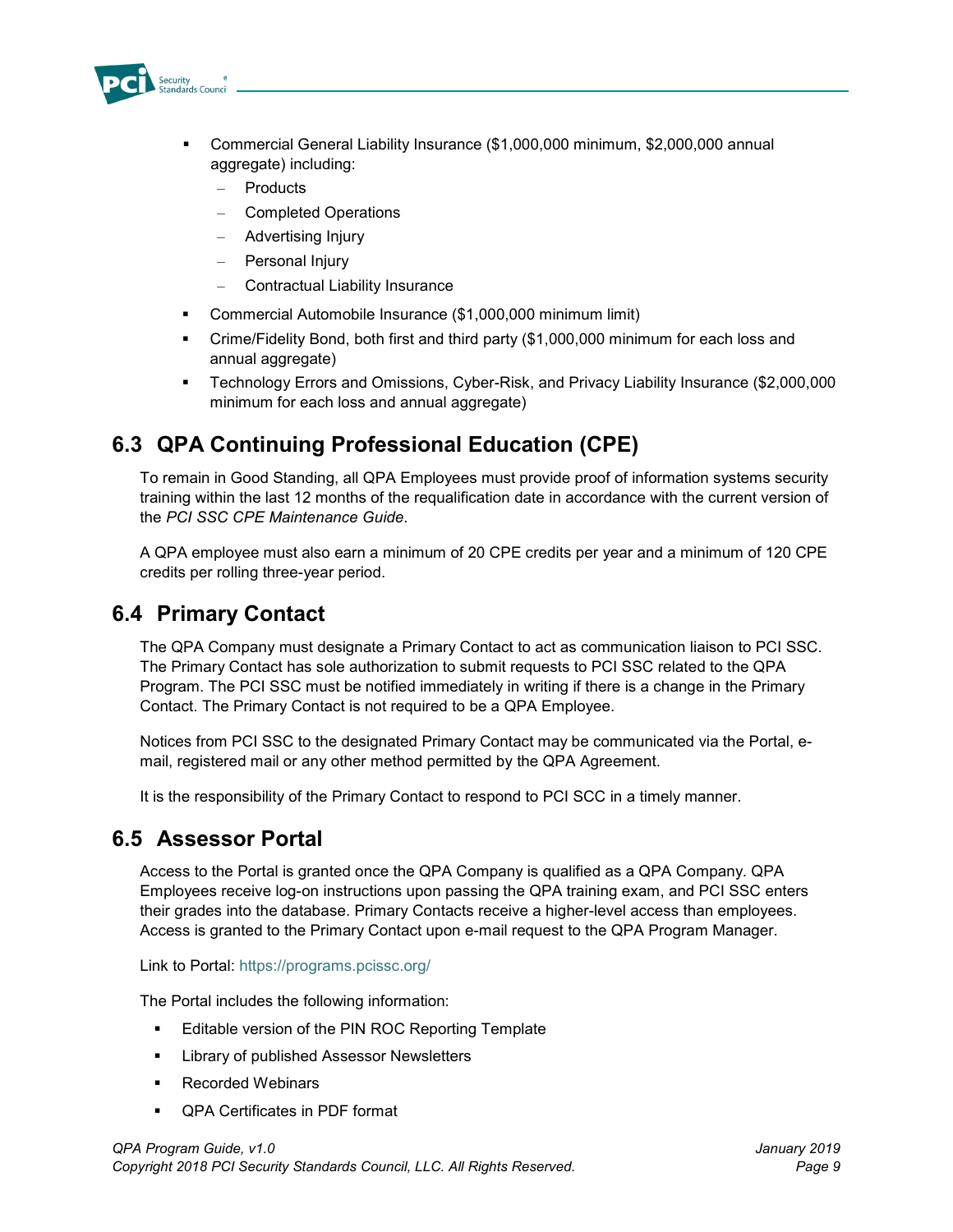

- Primary Contact name, e-mail, and address
- Individual Certification—i.e., CISSP, CISA, etc.—entry page with expiration date, if applicable

Along with the items noted above, the Primary Contact has access to:

- **Employee CPE approval page**
- Requalification training approval page for all QPA Employees
- **Insurance policies with respective expiration dates**
- Complete list of all QPA Employees and their expiration dates
- Addresses for all QPA training locations throughout the year

Check the Portal on a regular basis for new information and updates.

#### **6.6 FAQs and Guidance Documents**

QPA Employees should refer to the [Frequently Asked Questions](https://www.pcisecuritystandards.org/faqs) (FAQ) section of the PCI SSC Website to obtain further guidance on questions relating to PCI PIN Assessments. The Website should be monitored on a weekly basis as information is updated. RSS feed updates are available for the PCI Standards document library.

QPA Employees should periodically familiarize themselves with all Information Supplements and guidance published to the Website.

*Note: Additional FAQs may also be found in the Frequently Asked Questions Category for each Standard in the Document Library on the Website.*

Questions submitted through the FAQ tool will only be accepted if submitted by the Primary Contact.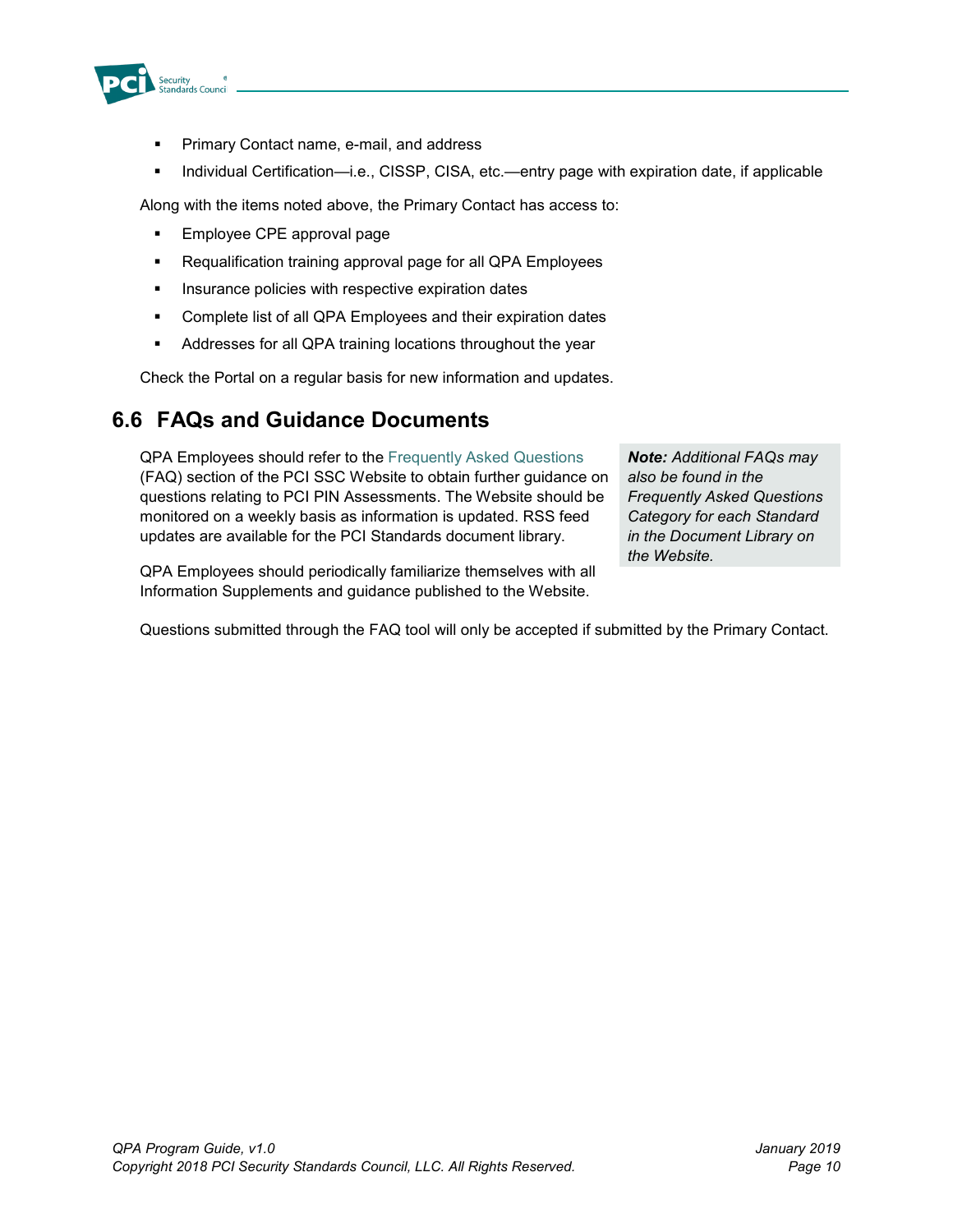

### **7 PCI PIN Assessment Process**

To demonstrate compliance with the PCI PIN Standard, Customers may be required to have periodic onsite PCI PIN Assessments conducted as required by each Participating Payment Brand.

PCI PIN Assessments are required to be conducted by a QPA Company through its QPA Employees, if applicable, in accordance with the PCI PIN Standard, which contains requirements, testing procedures, and guidance to ensure that the intent of each requirement is understood.

*Note: Customers should consult with their network, acquirer or Participating Payment Brands about their requirement for a PCI PIN Assessment.* 

The QPA Employee will document in the PIN ROC the results of the PCI PIN Assessment, including which portions of the PCI PIN Assessment were conducted onsite. The ROC must accurately represent the assessed environment and the security controls evaluated by the QPA Employee.

### **7.1 Security Incident Response**

The QPA Company must have a documented process for notifying the applicable Customer when the QPA Company or an employee thereof, during any QPA Program related services, becomes aware of an actual or suspected breach of PIN or key-related data within that Customer's environment. The process must include instructions for notifying the Customer in writing of the incident and related findings and informing the Customer of its obligations to notify the Participating Payment Brands in accordance with each Participating Payment Brand's notification requirements. The notification must be retained in accordance with the QPA Company's evidence-retention policy along with a summary of the incident and what actions were taken.

#### **7.2 Documenting a PCI PIN Assessment**

For each PCI PIN Assessment, the resulting PIN Report on Compliance (PIN ROC) must follow the most current PIN ROC Reporting Template available on the Website. The PIN ROC must be accompanied by an PIN Attestation of Compliance (PIN AOC), available in the Documents Library on the Website. A duly authorized officer of the QPA Company must sign the PIN AOC, which summarizes whether the entity that was assessed is in compliance with the PCI PIN Standard, and any related findings.

The intent of requiring a signature from a "duly authorized officer" is to ensure that the QPA Company is aware of and has formally signed off on the work being done and, accordingly, recognizes its obligations and responsibilities in connection with that work. Although the signatory's job title need not include the term "officer," the signatory must be formally authorized by the QPA Company to sign such documents on the QPA Company's behalf and should be competent and knowledgeable regarding the QPA Program and related requirements and duties.

By signing the PIN AOC, the assessed entity is attesting that the information provided in the PIN AOC and accompanying PIN Report on Compliance is true and accurate. The date on the PIN AOC cannot predate the ROC.

The PIN AOC is submitted to the requesting entity/entities according to applicable submission requirements.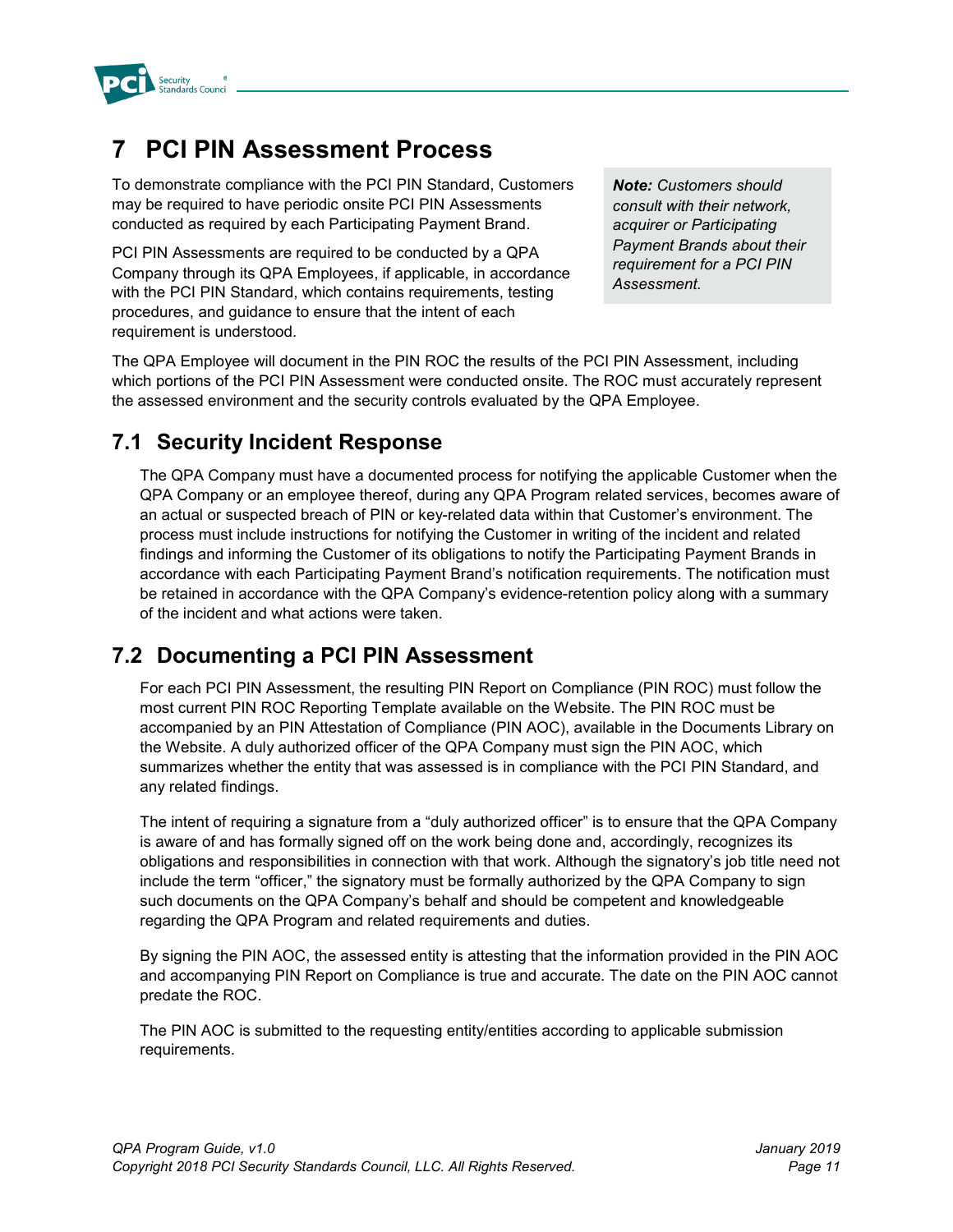

### **7.3 PCI PIN Assessment Evidence Retention**

As per Section 4.5 "Evidence (Assessment Workpaper) Retention" of the QPA Qualification Requirements, QPA Companies must gather evidence to support the contents of each PIN ROC. The QPA Company must secure and maintain, for a minimum of three (3) years from the PIN ROC completion date, digital and/or hard copies of case logs, audit results, workpapers, e-mails, interview notes, and any technical information—e.g., screenshots, configuration settings—that were created and/or obtained during the PCI PIN Assessment. This information must be available upon request by PCI SSC and its affiliates. The QPA Company must also provide a copy of the evidence-retention policy and procedures to PCI SSC upon request.

If a Customer refuses to provide the QPA Company with the documentary evidence—for example, because it contains information that is sensitive or confidential to the Customer—the QPA Company and the Customer should work together to ensure that the evidence is retained securely at the Customer site and as required by the QPA Qualification Requirements, including being made available upon request by PCI SSC for a minimum of three (3) years from the date of PIN ROC completion. It is recommended that the QPA Company and the Customer have a formal agreement that outlines each party's responsibilities in this matter, which agreement must be consistent with and comply with the disclosure requirements specified in the QPA Agreement.

Even if the actual, documented evidence is to be retained by the Customer, the QPA Company must keep records to identify the specific evidence that was used during the PCI PIN Assessment—for example, digital and/or hard copies of the documents or testing results that are being retained by the Customer. The QPA Company's records should clearly identify which pieces of evidence were used for each requirement, how the evidence was validated, and the findings that resulted from each piece of evidence. The QPA Company should retain enough Information to ensure that the complete, actual evidence used during the PCI PIN Assessment can be identified for retrieval if needed; for example, in the event of an investigation or if a finding needs to be reviewed.

As part of the PCI SSC's Assessor Quality Management ("AQM") QPA Program audit process ("QPA Audit") and in other AQM quality assurance ("QA") review work as needed, it is common for AQM to request both the QPA Company's Workpaper Retention Policy and a sample of PCI PIN Assessment workpapers. This is to ensure the QPA Company has a current documented, implemented Workpaper Retention process consistent with the requirements defined in the QPA Qualification Requirements—including appropriate level of detailed instructions for QPA Employees to comply with. AQM may additionally request blank and/or executed copies of the QPA Company's Workpaper Retention Policy agreement that each QPA Employee is required to sign, and may request additional evidence to demonstrate that all Assessment Results and Related Materials (defined in the QPA Agreement) relating to the PCI PIN Assessments for the sampled ROC were in fact retained in accordance with the procedures defined in the Workpaper Retention Policy prior to releasing the final PIN ROC for that PCI PIN Assessment.

For details on what the QPA Company's Evidence Retention Policy must include, please see Section 4.5 of the QPA Qualification Requirements document available on the Website.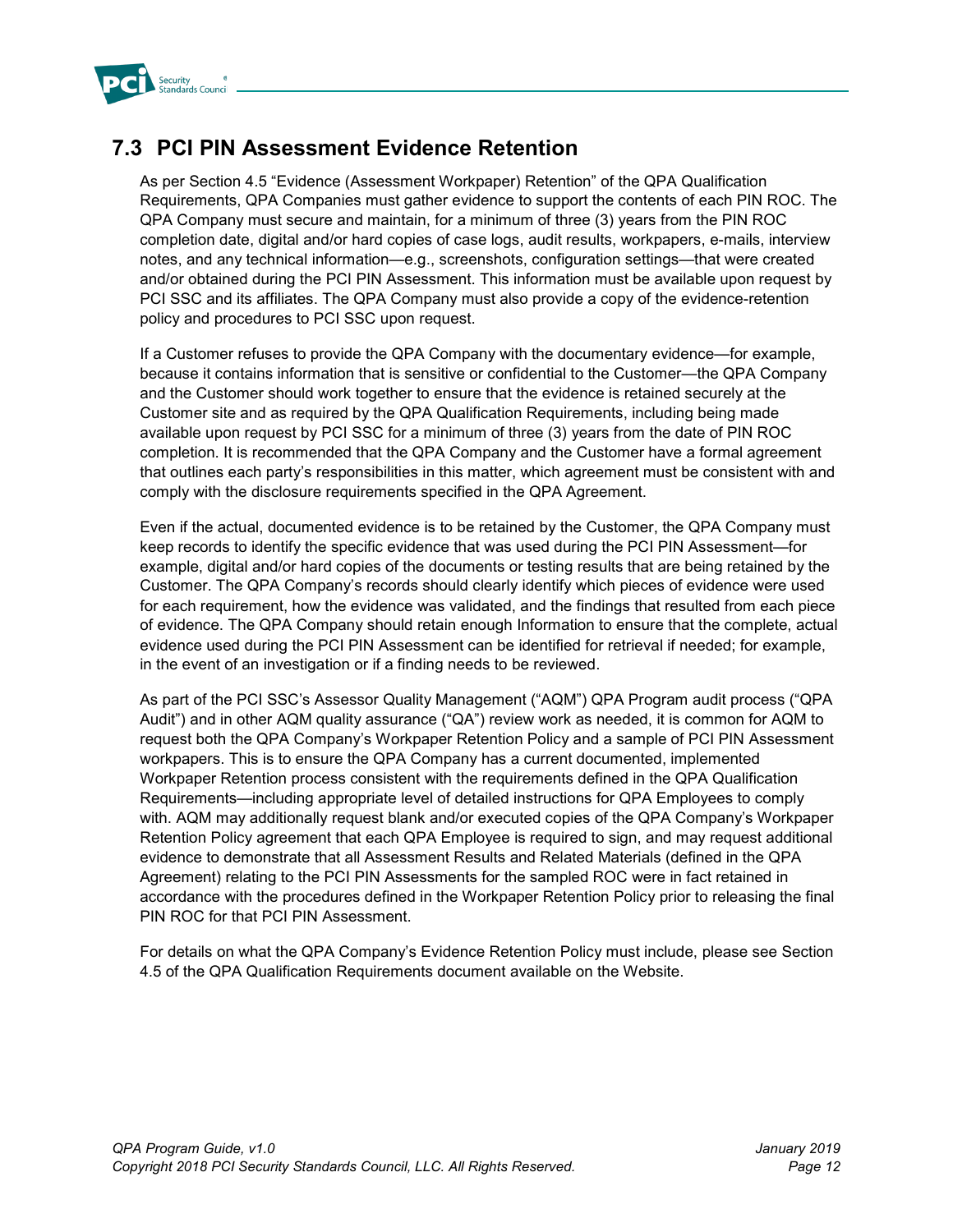

### **8 QPA Quality Management Program**

The QPA Company must have implemented an internal quality assurance program as documented in its Quality Assurance Manual. Assessor Quality Management (AQM) at PCI SSC performs periodic QPA Company audits, which are a holistic review of the QPA Company's internal documentation required by the QPA Qualification Requirements. Such QPA Company audits include review of PIN ROCs to provide reasonable assurance that a baseline standard of quality has been achieved in the documentation of testing procedures performed. Refer to Appendix A to understand sample criteria against which QPA Companies are measured during QPA Audits.

A QPA Audit by the PCI SSC AQM team will result in a finding of:

**Satisfactory –** A notification letter will be sent with specific opportunities for improvement listed. Mandatory call with AQM team to discuss.

*A "Satisfactory" finding indicates that the audit findings reasonably confirmed (1) the QPA Company/Employee's ongoing adherence to the current QPA Qualification Requirements; (2) that the QPA Company's quality policy documentation is implemented and maintained according to the QPA Qualification Requirements; and (3) the QPA Company/Employee's ongoing general adherence to reporting requirements as evidenced by sampled PIN ROCs.*

 **Needs Improvement –** A notification letter will be sent with specific opportunities for improvement listed. Mandatory call with AQM team to discuss.

*A "Needs Improvement" finding indicates that there were minor findings and/or opportunities for improvement identified that assessors should address to ensure continued adherence with program documentation. Still, the audit findings reasonably confirmed (1) the QPA Company/Employee's ongoing adherence to the current QPA Qualification Requirements; (2) that the QPA Company's quality policy documentation is implemented and maintained according to the QPA Qualification Requirements; and (3) the QPA Company/Employee's ongoing general adherence to reporting requirements as evidenced by sampled PIN ROCs.*

 **Unsatisfactory –** A notification letter is sent with specific opportunities for improvement. Mandatory call with AQM team to discuss Remediation.

*An "Unsatisfactory" finding indicates that there were serious findings identified during the QPA Audit, including possible Violations to the QPA Agreement. This finding will result in Remediation and/or Revocation, per the current QPA Qualification Requirements. Audit findings that result in an Unsatisfactory finding mean that AQM could not confirm one or more of the following: (1) the QPA Company/Employee's ongoing adherence to the current QPA Qualification Requirements; (2) that the QPA Company's quality policy documentation is implemented and maintained according to the QPA Qualification Requirements; and (3) the QPA Company/Employee's ongoing general adherence to reporting requirements as evidenced by sampled PIN ROCs.*

For further details on the Assessor Quality Management Program, please see the *QPA Qualification Requirements* document available on the Website.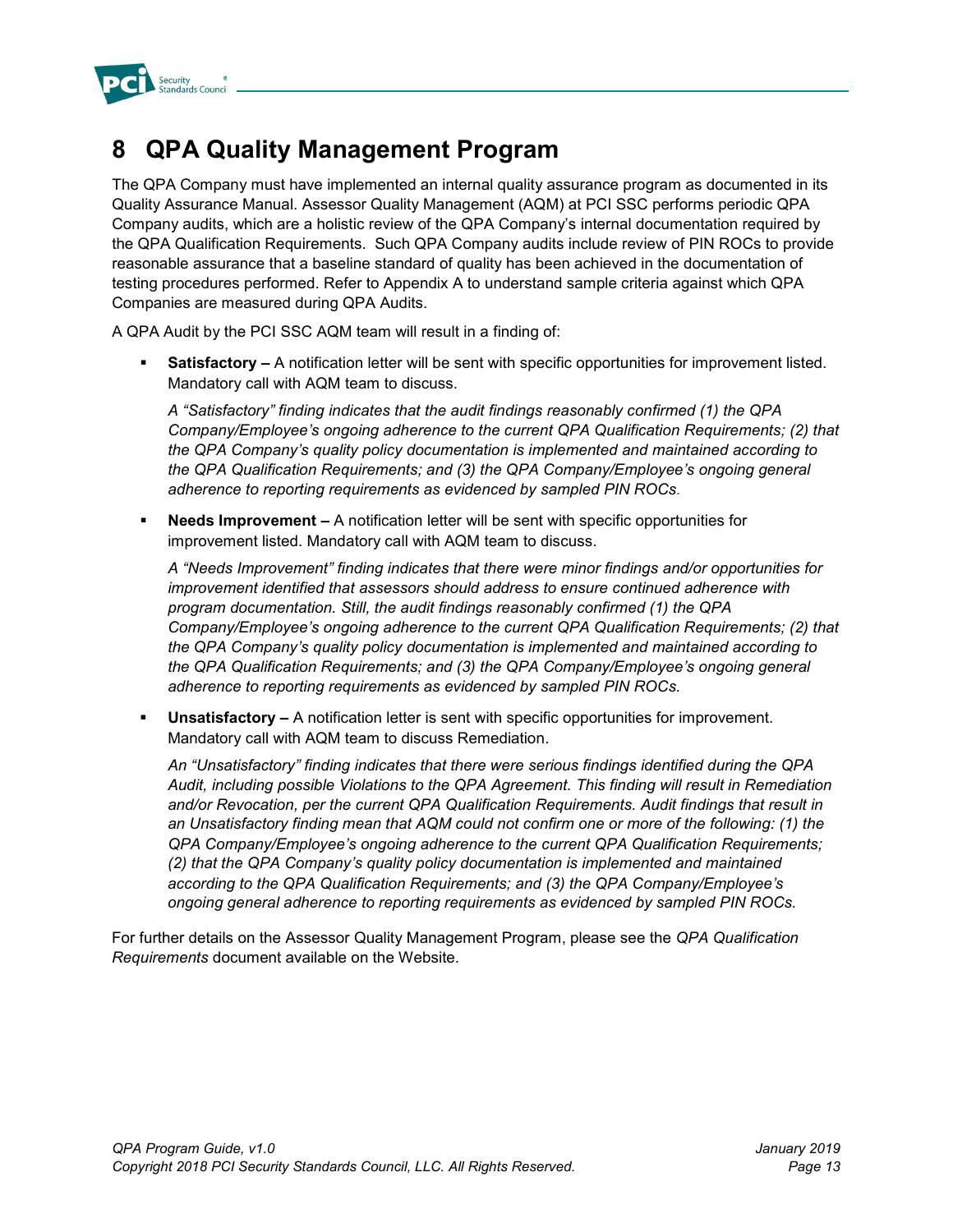

#### **8.1 Ethics**

The QPA Company must adhere to professional and business ethics, perform its duties with objectivity, and limit sources of influence that might compromise its independent judgment in performing PCI PIN Assessments.

PCI SSC has adopted a *[PCI SSC Code of Professional Responsibility](https://www.pcisecuritystandards.org/documents/PCI_SSC_Code_of_Professional_Responsibility.pdf?agreement=true&time=1477003417206)* (the "Code," available on the Website) to help ensure that PCI SSC-qualified companies and individuals adhere to high standards of ethical and professional conduct. All PCI SSC-qualified companies and individuals must advocate, adhere to, and support the Code.

QPA Companies and QPA Employees are prohibited from performing PCI PIN Assessments of entities that they control or are controlled by, and entities with which they are under common control or in which they hold any investment.

*Note: QPA Employees are permitted to be employed by only one QPA Company at any given time.*

QPA Companies and QPA Employees must not enter into any contract that guarantees a compliant PIN ROC.

QPA Companies must fully disclose in the PIN Report on Compliance if they assess Customers who use any security-related devices or security-related applications that have been developed or manufactured by the QPA Company, or to which the QPA Company owns the rights, or that the QPA Company has configured or manages.

Each QPA Company agrees that when it (or any QPA Employee thereof) recommends remediation actions that include one of its own solutions or products, the QPA Company will also recommend other market options that exist.

Each QPA Company must adhere to all independence requirements as established by PCI SSC. For a complete list, please see Section 2.2 in the *QPA Qualification Requirements.*

#### **8.2 Feedback Process**

At the start of each PCI PIN Assessment, the QPA Company must direct the Customer to the *QPA Feedback Form* on the Website and request that the Customer submit the completed form to PCI SSC through the PCI SSC website following the PCI PIN Assessment.

Any Participating Payment Brand, acquiring bank, or other person or entity may submit *QPA Feedback Forms* to PCI SSC to provide feedback on a PCI PIN Assessment, QPA Company, or QPA Employee.

#### Link to Feedback Form:

[https://www.pcisecuritystandards.org/assessors\\_and\\_solutions/qualified\\_PIN\\_assessors\\_feedback](https://www.pcisecuritystandards.org/assessors_and_solutions/qualified_PIN_assessors_feedback)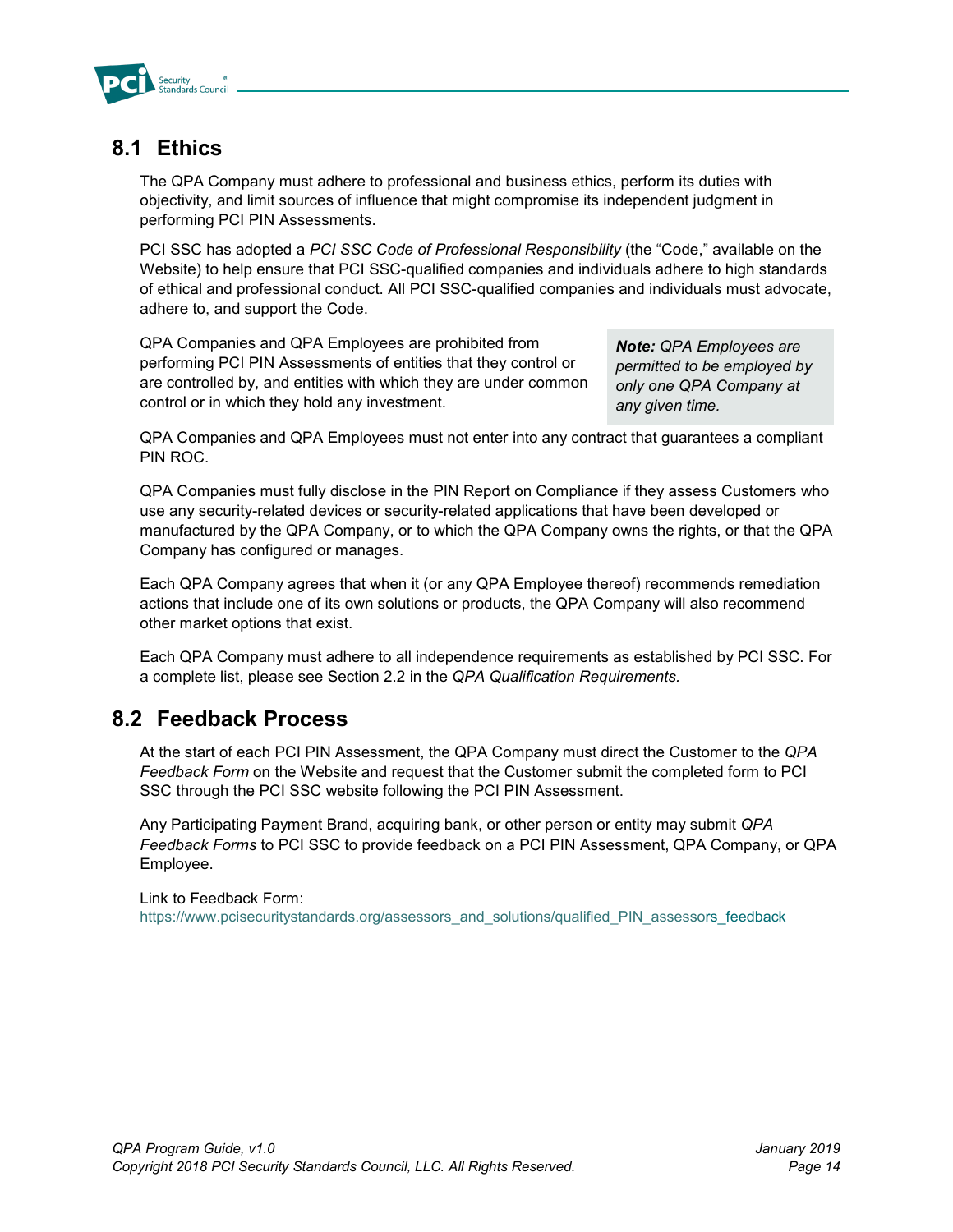

### **8.3 Remediation Process**

QPA Companies that do not meet all applicable quality assurance standards set by PCI SSC may be offered the option to participate in PCI SSC's QPA Company Quality Remediation program ("Remediation"). PCI SSC may offer Remediation in connection with any quality assurance audit, any violation (as defined in the QPA Qualification Requirements), or any other PCI SSC Program-related quality concerns, including but not limited to unsatisfactory feedback from Customers or Participating Payment Brands. The Remediation process includes:

- Remediation overview call and signed Remediation Agreement.
- **Remediation Period of at least 120 days.**
- QPA Company listing on the QPA List updated to "red" to notify merchants/service providers.
- An AQM case manager assigned to the QPA Company to offer support as it works to bring its quality level to the expected baseline standard of quality.
- The expectation of strong commitment from the QPA Company to achieve successful completion.
- **Fees for review of work.**

#### **8.4 Revocation Process**

A QPA Company (or any QPA Employee thereof) may be subject to revocation of its PCI SSC qualification ("Revocation") if found to be in breach of the Agreement or other QPA Requirements, including without limitation, for any of the following:

- Failure to perform PCI PIN Assessments in accordance with the PCI PIN Standard.
- Violation of any provision regarding non-disclosure of confidential materials.
- Failure to maintain at least one certified QPA Employee on staff.
- Failure to maintain physical, electronic, and procedural safeguards to protect the confidential and sensitive information.
- Unprofessional or unethical business conduct.
- **Failure to successfully complete any required PCI SSC training.**
- Cheating on any PCI SSC training exam.

Upon notification of pending QPA Company Revocation by PCI SSC, the QPA Company, or QPA Employee will have 30 days in which to appeal the ruling in writing to PCI SSC.

Revocation will result in removal of the QPA Company or QPA Employee from the QPA List or search engine, as applicable.

In the event of QPA Company Revocation, the QPA Company must immediately cease all advertising of its QPA Company qualification. It must also immediately cease soliciting for and performing all pending and active QPA Assessments unless otherwise instructed by PCI SSC and comply with the post-Revocation requirements specified in the QPA Agreement.

Refer to the QPA Qualification Requirements for details on the Revocation process.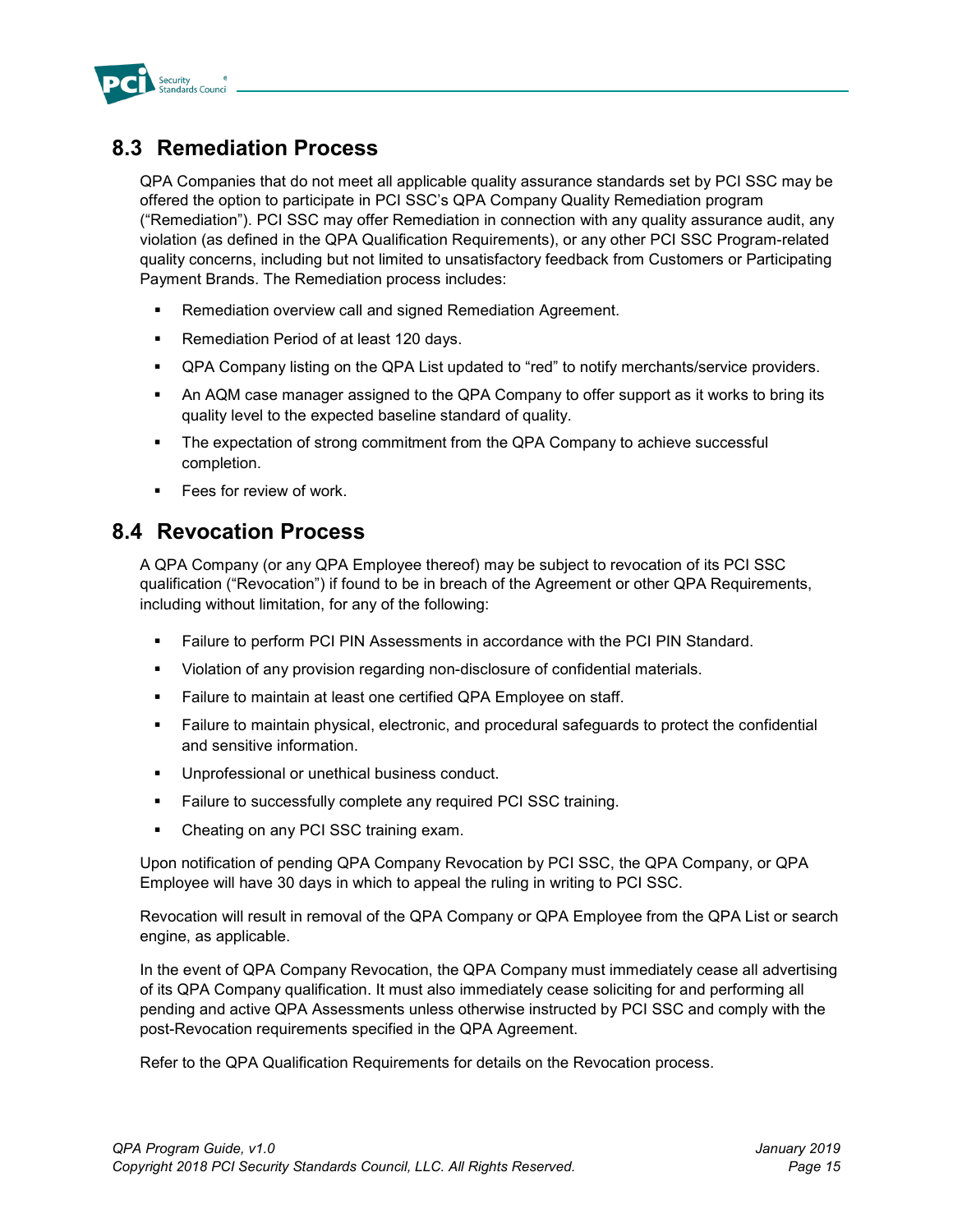

### **9 General Guidance**

#### **9.1 Resourcing /Transfers**

QPA Employees may transfer to another company. The following should be noted when a QPA Employee moves to a new company:

- 1. If the new company is not an active QPA Company, the QPA Employee's qualification will be inactive until employed by an active QPA Company. Inactive status does not suspend or modify requalification deadlines. A QPA Employee cannot requalify while its employer is not an active QPA Company.
- 2. If the QPA Employee moves to an active QPA Company and is to be utilized by that QPA Company as a QPA Employee, the Primary Contact of the new QPA Company must notify the QPA Program Manager of the transfer. The QPA Employee must be listed under the new company on the PCI Website prior to participating in any PCI PIN Assessment. The following information should be supplied to the QPA Program Manager:
	- Name
	- E-mail
	- Phone
	- Notification if the QPA Employee is acting as a sub-contractor.

#### **9.2 PCI SSC Logo**

Unless expressly authorized, a QPA Company or QPA Employee cannot use any PCI SSC trademark, service mark, certification mark, or logo without the prior written consent of PCI SSC in each instance. A QPA Program-specific logo is available on request via e-mail to the QPA Program Manager.

#### **9.3 QPA Company Changes**

In the event that a QPA Company requires an alias or a trade name added to its listing on the Website—for example, "trading as" or Doing Business As (DBA) scenarios—please contact the QPA Program Manager for the *Assessor Name Change Request Form.*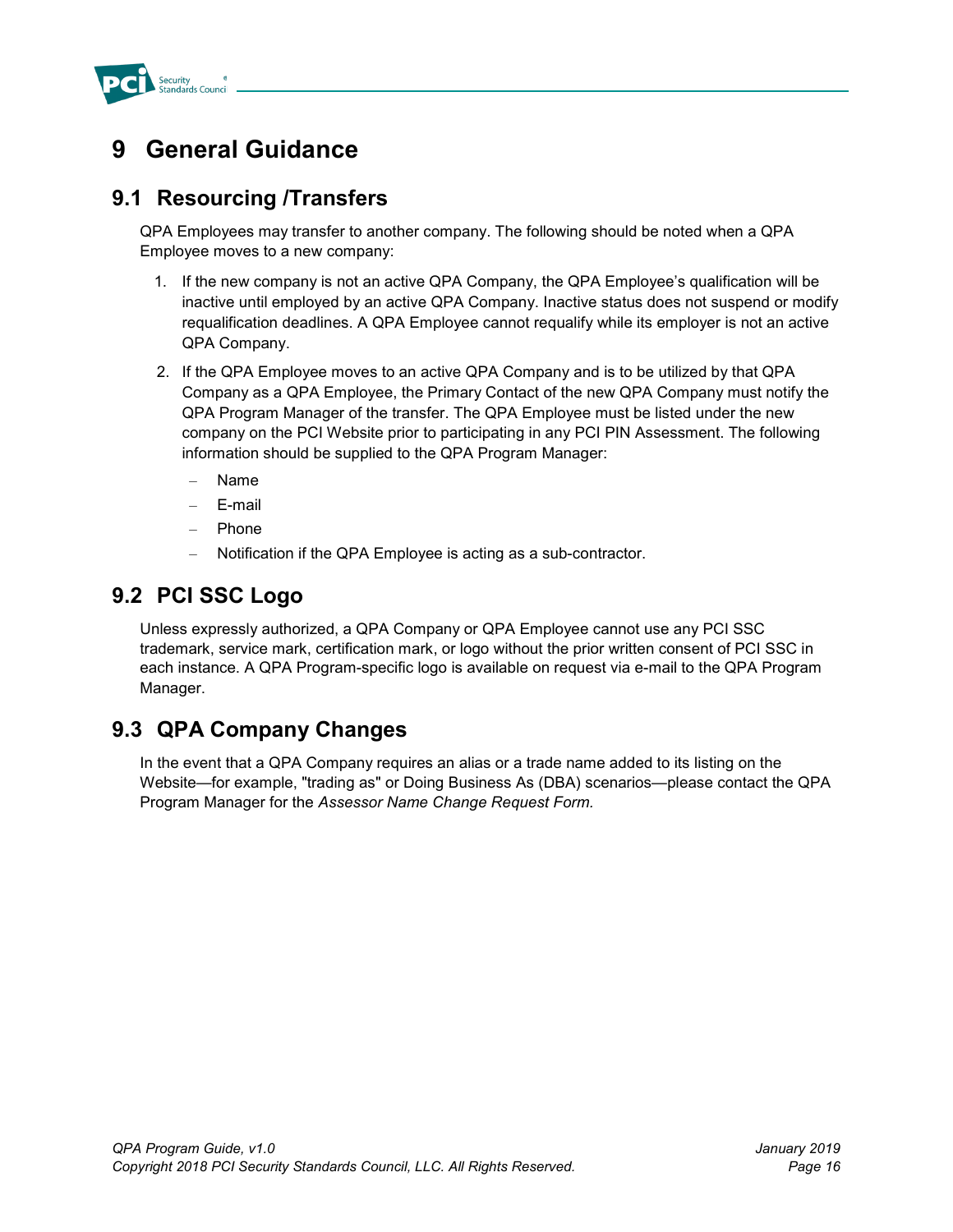

### **Appendix A: Quality Criteria for QPA Audits**

As part of AQM's monitoring of quality within the QPA Program, AQM performs holistic QPA Audits of QPA Companies against the following general criteria:

- QPA Company documentation (per the QPA Qualification Requirements)
- **Workpapers/Evidence Retention**
- **Ethics**
- **Reporting**

Examples of documents/evidence AQM may seek to validate the above criteria are as follows:

| <b>QPA Company Documentation (per the QPA Qualification Requirements)</b>                                                                                                                                                                                                   |  |  |  |
|-----------------------------------------------------------------------------------------------------------------------------------------------------------------------------------------------------------------------------------------------------------------------------|--|--|--|
| QPA Company's QA Manual includes an accurate QA process flow, identification of QA manual<br>process owner, and evidence of annual review by the QA manual process owner.                                                                                                   |  |  |  |
| QPA Company's QA Manual includes a requirement for all QPA Employees to regularly monitor<br>the Website for updates, guidance, and new publications relating to the QPA Program.                                                                                           |  |  |  |
| QPA Company's Code of Conduct Policy supports—and does not contradict—the PCI SSC Code<br>of Professional Responsibility.                                                                                                                                                   |  |  |  |
| QPA Company's Security and Incident Response Policy is consistent with PCI SSC guidance and<br>is appropriately available within the QPA Company.                                                                                                                           |  |  |  |
| <b>Workpapers/Evidence Retention</b>                                                                                                                                                                                                                                        |  |  |  |
| QPA Company's Evidence Retention Policy includes all required content defined within the QPA<br>Qualification Requirements. For example, it includes formal assignment of an employee<br>responsible for ensuring the continued accuracy of the Workpaper Retention Policy. |  |  |  |
| Relevant evidence is provided by QPA Company for all tests that are required to be performed.                                                                                                                                                                               |  |  |  |
| QPA Company was able to provide a blank copy of the QPA Company's Workpaper Retention<br>Policy, as well as produce copies signed by the QPA Employee(s).                                                                                                                   |  |  |  |
| <b>Ethics</b>                                                                                                                                                                                                                                                               |  |  |  |
| QPA Company and QPA Employees fulfilled the objective of providing an independent, unbiased<br>representation of the facts of the case, including no significant or intentional omissions or<br>misrepresentations of facts.                                                |  |  |  |
| QPA Company and QPA Employees maintained independence throughout the engagement and<br>provided adequate reporting as to how this was validated and maintained.                                                                                                             |  |  |  |
|                                                                                                                                                                                                                                                                             |  |  |  |